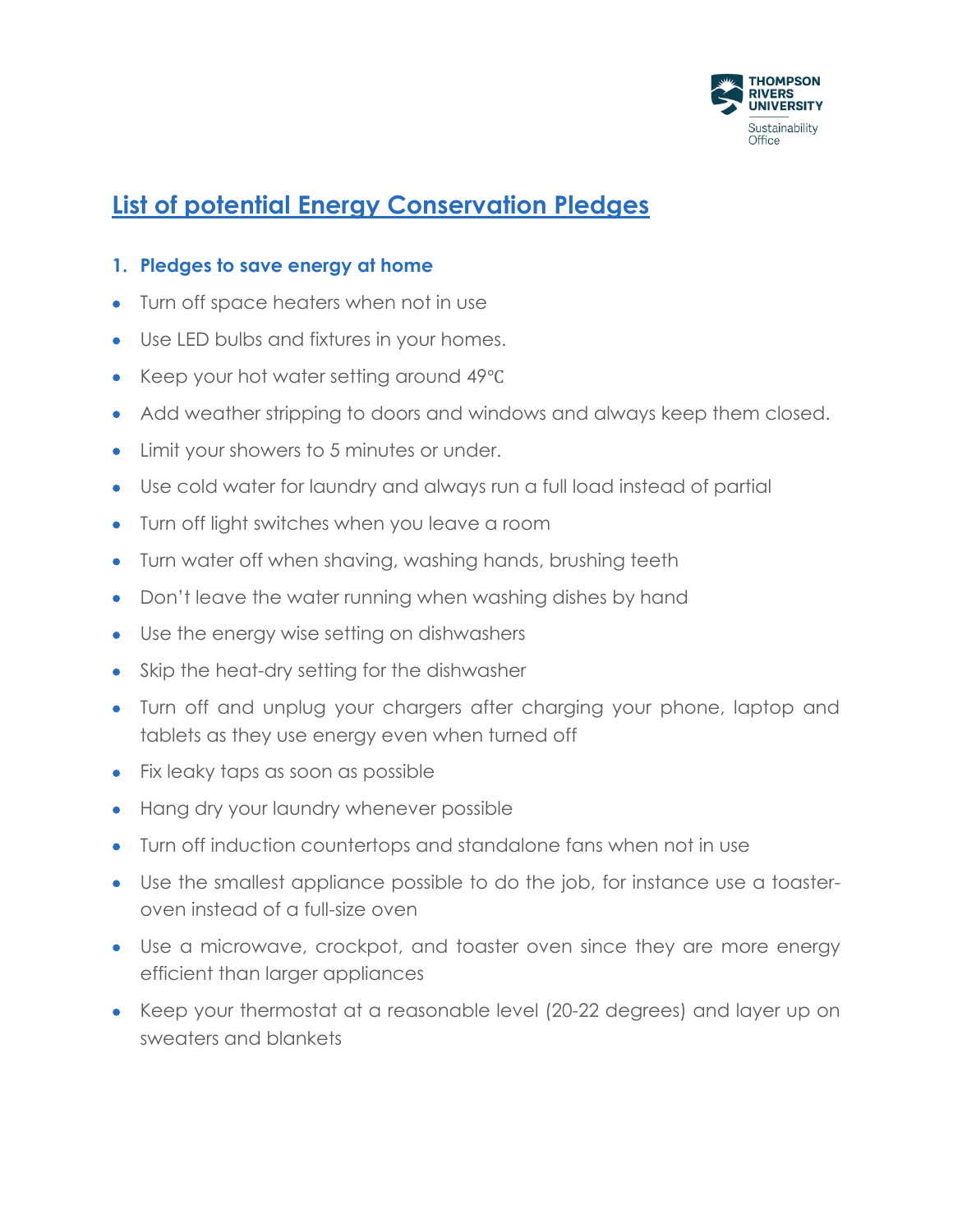## **2. Pledges to save energy at TRU**

- Turn off space heaters when not in use and before going home each day
- If it is too warm in your workspace, call Facilities to adjust the temperature instead of opening a window
- When exiting buildings, make sure doors are fully closed
- Do not use automatic door buttons unless necessary (they let heat and cold out for much longer than if you opened the door by using the handle)
- Ensure windows are always closed
- Close blinds before going home each day
- Use fireplaces ONLY when the building is 85% occupied or more.
- Use 'smart bars'. Unlike regular power bars, smart bars reduce or eliminate standby power.
- Layer up instead of turning it up! Wear a sweater, vest, or scarf instead of using a space heater or turning up the thermostat.

## **2.1.Save energy leaving for holidays**

- Turn off printers/copiers/scanners
- Turn off appliances (heaters, fans, tablets)
- Turn off monitors and computers
- Turn off televisions
- Turn off and lock up tablets
- Turn off laptop carts
- Turn off listening centers
- Turn off PA system
- Turn off and unplug personal space heaters
- Turn off projectors
- Turn off Smart Board
- Turn off all kitchen appliances (microwaves, coffeemakers, etc.)
- Unplug all unused electronics